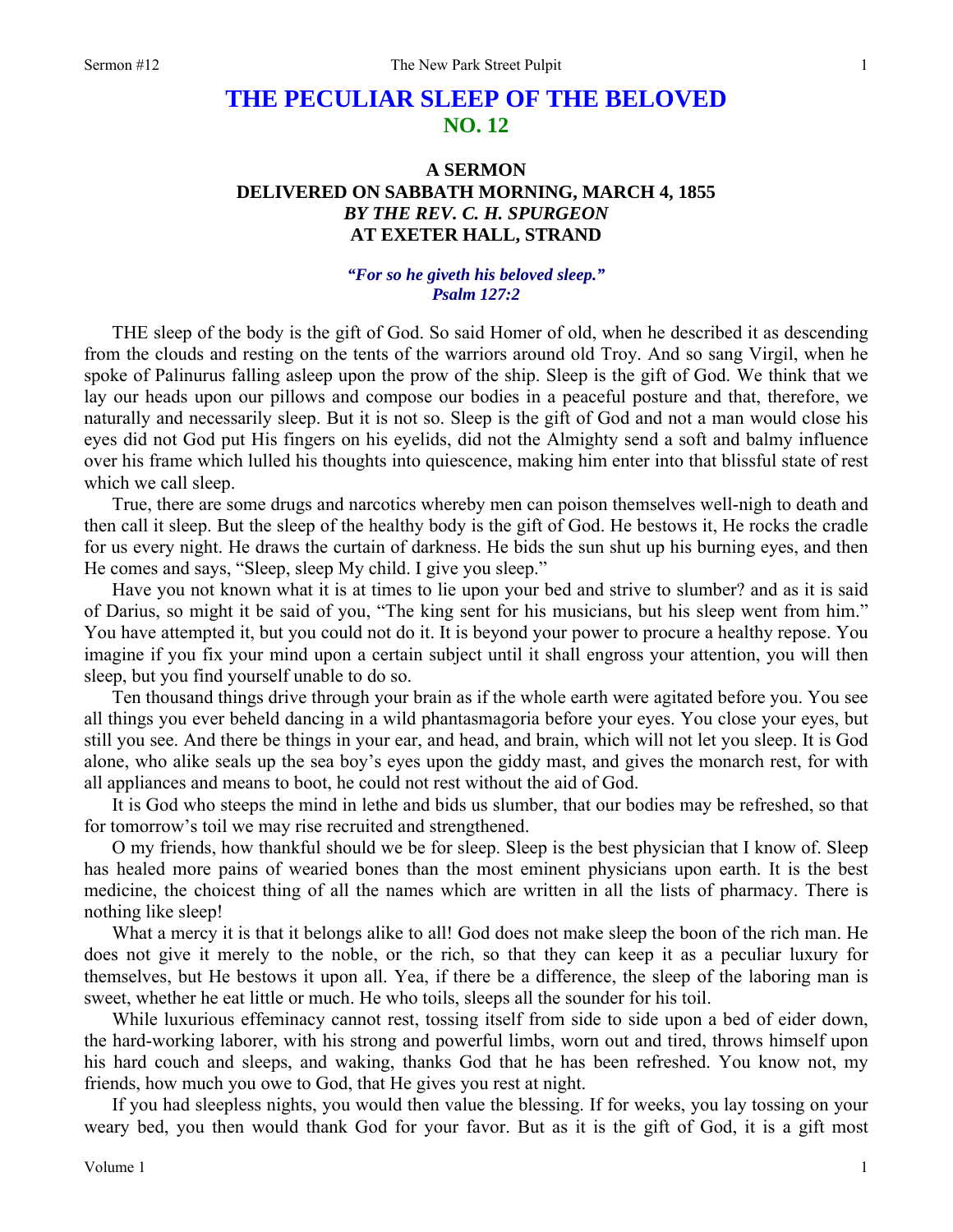precious, one that cannot be valued until it is taken away. Yea, even then we cannot appreciate it as we ought.

The psalmist says there are some men who deny themselves sleep. For purposes of gain or ambition, they rise up early and sit up late. Some of us who are here present may have been guilty of the same thing. We have risen early in the morning that we might turn over the ponderous volume, in order to acquire knowledge. We have sat at night until our burned-out lamp has chidden us and told us that the sun was rising, while our eyes have ached, our brain has throbbed, our heart has palpitated.

We have been weary and worn out. We have risen up early and sat up late, and have in that way come to eat the bread of sorrow. Many of you business men are toiling in that style. We do not condemn you for it. We do not forbid rising up early and sitting up late, but we remind you of this text, "It is vain for you to rise up early, to sit up late, to eat the bread of sorrows; for so he giveth his beloved sleep." And it is of this sleep, that God gives to His beloved, that we mean to speak this morning, as God shall help us—a sleep peculiar to the children of God—a sleep which He gives to "his beloved."

Sleep is sometimes used in a bad sense in the Word of God, to express the condition of carnal and worldly men. Some men have the sleep of carnal ease and sloth, of whom Solomon tells us, they are unwise sons that slumber in the harvest, causing shame. So that when the harvest is spent and the summer is ended, they are not saved.

Sleep often expresses a state of sloth, of deadness, of indifference, in which all ungodly men are found, according to the words, "It is time for us to awake out of sleep." "Let us not sleep as do others, but let us who are of the day be sober." There be many who are sleeping the sluggard's sleep, who are resting upon the bed of sloth, but an awful waking shall it be to them when they shall find that the time of their probation has been wasted, that the golden sands of their life have dropped unheeded from the hourglass, and that they have come into that world where there are no acts of pardon passed, no hope, no refuge, no salvation.

In other places you find sleep used as the figure of carnal security, in which so many are found. Look at Saul, lying asleep in fleshly security—not like David, when he said, "I will lay me down and sleep, for thou LORD makest me to dwell in safety." Abner lay there and all the troops lay around him, but Abner slept.

Sleep on, Saul, sleep on. But there is an Abishai standing at your pillow and with a spear in his hand he says, "Let me smite him even to the earth at once." Still he sleeps. He knows it not. Such are many of you, sleeping in jeopardy of your soul. Satan is standing, the law is ready, vengeance is eager, and all are saying, "Shall I smite him? I will smite him this once and he shall never wake again." Christ says, "Stay, vengeance, stay."

Lo, the spear is even now quivering—"Stay, spare it yet another year in the hope that he may yet wake from the long sleep of his sin." Like Sisera, I tell you, sinner, you are sleeping in the tent of the destroyer. You may have eaten butter and honey out of a lordly dish, but you are sleeping on the doorstep of hell. Even now the enemy is lifting up the hammer and the nail to smite you through your temples and fasten you to the earth, that there you may lie forever in the death of everlasting torment—if it may be called a death.

Then there is also mentioned in Scripture, a sleep of lust, like that which Samson had when he lost his locks, and such sleep as many have when they indulge in sin and wake to find themselves stripped, lost, and ruined. There is also the sleep of negligence, such as the virgins had, when it is said, "They all slumbered and slept."

And the sleep of sorrow, which overcame Peter, James, and John. But none of these are the gifts of God. They are incident to the frailty of our nature. They come upon us because we are fallen men. They creep over us because we are the sons of a lost and ruined parent. These sleeps are not the benisons of God. Nor does He bestow them on His beloved. We now come to tell you what those sleeps are, which He does bestow.

2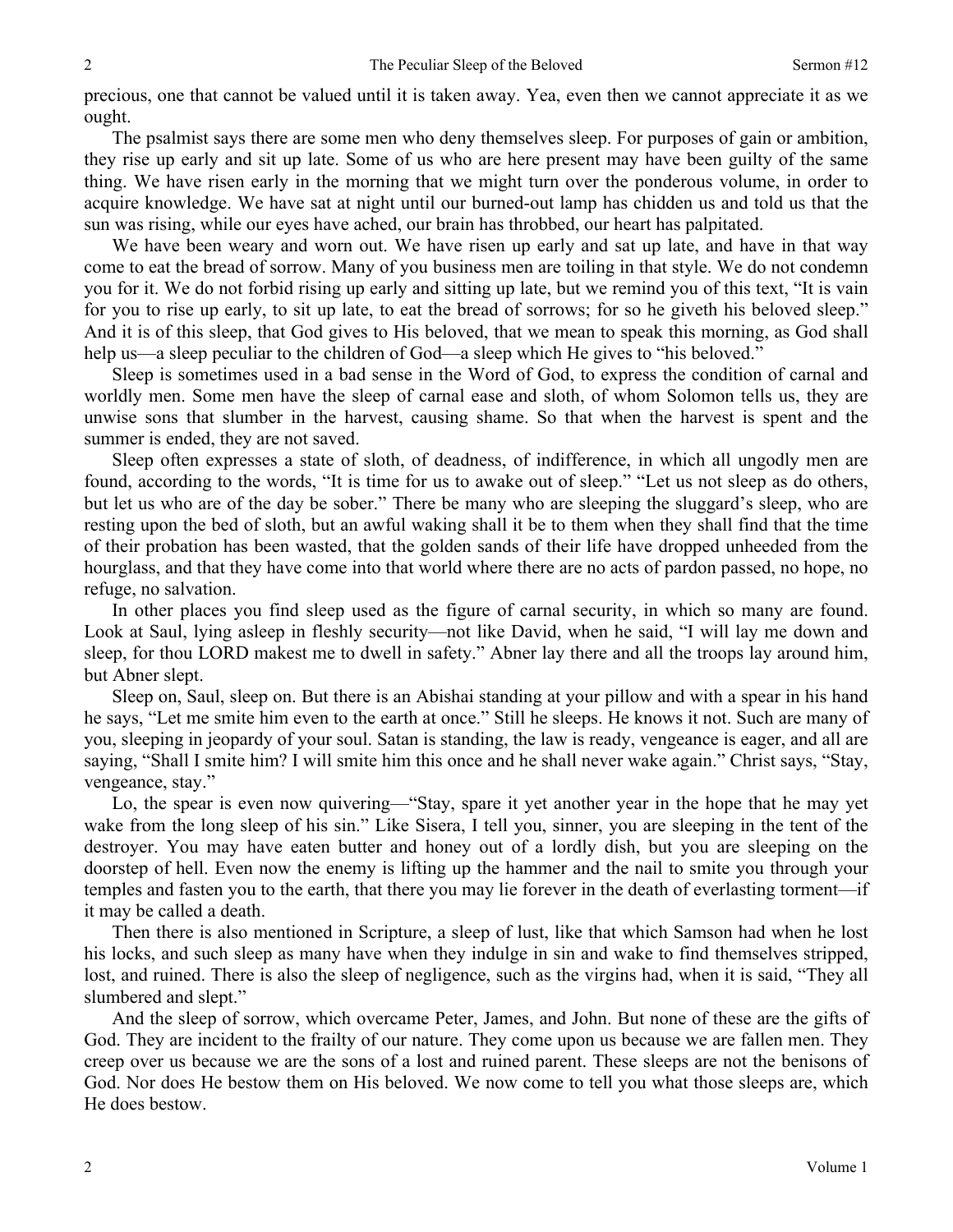**I.** First, there is a MIRACULOUS SLEEP which God has sometimes given to His beloved—which He does not NOW grant.

Into that kind of miraculous sleep, or rather trance, fell Adam when he slept sorrowfully and alone. But when he awoke he was no more so, for God had given him that best gift which He had then bestowed on man.

The same sleep Abram had when it is said that a deep sleep came on him, and he laid down and saw a smoking furnace and a burning lamp, while a voice said to him, "Fear not, Abram; I am thy shield, and thy exceeding great reward."

Such a hallowed sleep also was that of Jacob, when, with a stone for his pillow, the hedges for his curtains, the heavens for his canopy, the winds for his music, and the beasts for his servants, he laid down and slumbered. Dreaming, he saw a ladder set upon the earth, the top of which reached to heaven, the angels of God were ascending and descending upon it.

Such a sleep had Joseph when he dreamed that the other sheaves made obeisance to his sheaf, and that the sun, moon, and eleven stars were subject unto him.

So oftentimes did David rest, when his sleep was sweet unto him, as we have just read. And such a sleep was that of Daniel, when he said, "I was asleep upon my face, and behold the LORD said unto me, Arise, and stand upon thy feet."

And such, moreover, was the sleep of the reputed father of our blessed Lord, when in a vision of the night an angel said unto him, "Arise, Joseph, and take the young child and his mother, and flee into Egypt, for Herod will seek the young child to destroy him."

These are miraculous slumbers. God's angel has touched His servants with the magic wand of sleep, and they have slept, not simply as we do, but slept a wondrous sleep. They have dived into the tenfold depths of slumber, they have plunged into a sea of sleep, where they have seen the invisible, talked with the unknown, and heard mystic and wondrous sounds, and when they have awoke, they have said, "What a sleep! Surely, my sleep was sweet unto me." "So he giveth his beloved sleep."

But nowadays, we do not have such sleeps as these. Many persons dream very wonderful things, but most people dream nonsense. Some persons put faith in dreams, and certainly God does warn us in dreams and visions even now. I am sure He does. There is not a man but can mention one or more instances of a warning, or a benefit, he has received in a dream. But we never trust dreams.

We remember what Rowland Hill said to a lady, who knew she was a child of God, because she dreamed such and such a thing, "Never mind, ma'am, what you did when you were asleep. Let us see what you will do when you are awake."

That is my opinion of dreams. I never will believe a man to be a Christian merely because he has dreamed himself one, for a dreamy religion will make a man a dreamer all his life—and such dreamers will have an awful waking at last, if that is all they have to trust to.

**II.** He gives his beloved, in the second place, the sleep of a QUIET CONSCIENCE.

I think most of you saw that splendid picture, in the Exhibition of the Royal Academy—the Sleep of Argyle—where he lay slumbering on the very morning before his execution. You saw some noblemen standing there, looking at him, almost with compunction. The jailer is there, with his keys rattling, but positively the man sleeps, though tomorrow morning his head shall be severed from his body, and a man shall hold it up and say, "This was the head of a traitor." He slept because he had a quiet conscience, for he had done no wrong.

Then look at Peter. Did you ever notice that remarkable passage, where it is said that Herod intended to bring out Peter on the morrow, but behold, as Peter was sleeping between two guards, the angel smote him? *Sleeping between two guards*, when on the morrow he was to be crucified or slain! He cared not, for his heart was clear. He had committed no evil. He could say, "If it be right to serve God or man, judge ye." And therefore, he laid down and slept.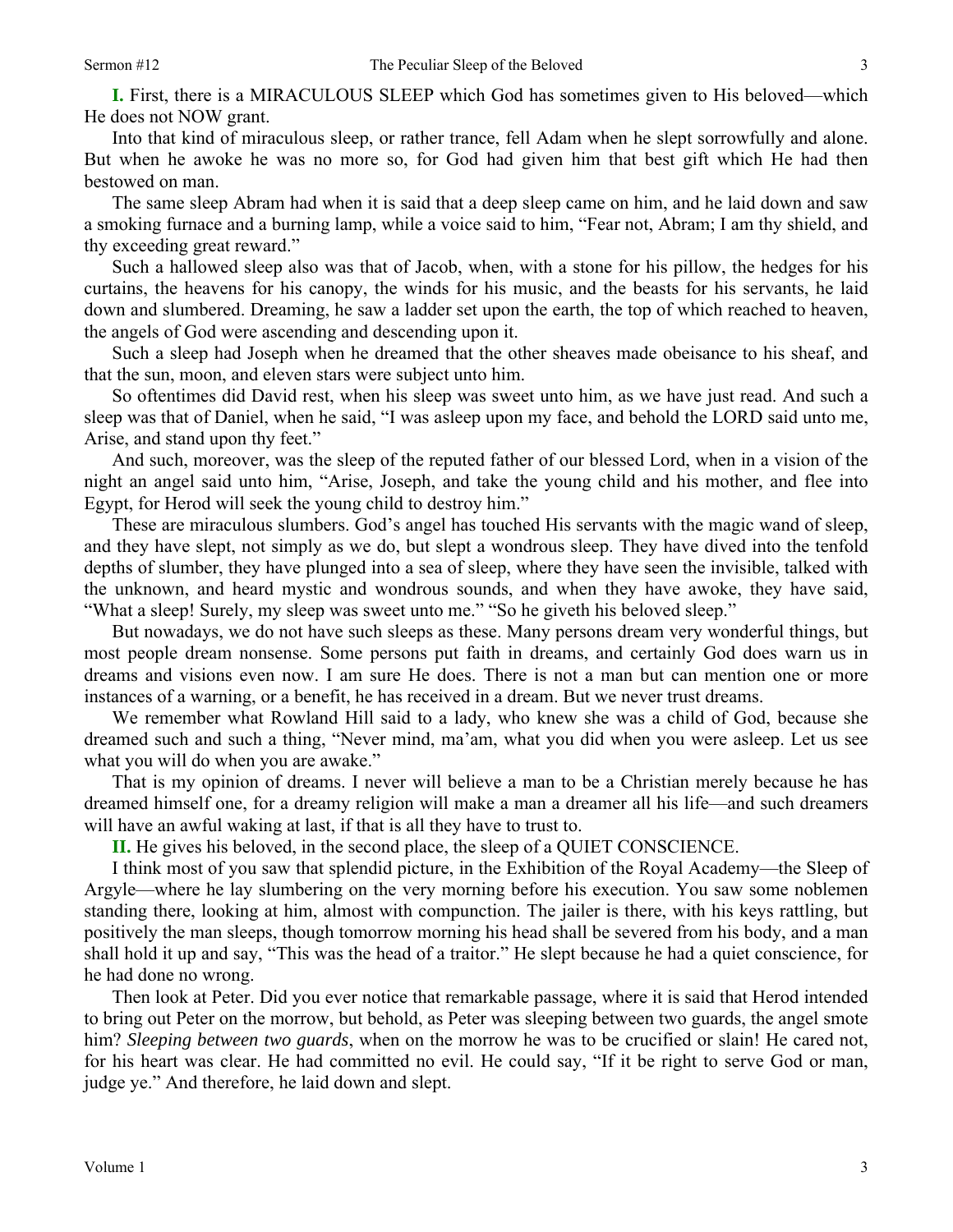O sirs! Do you know what the sleep of a quiet conscience is? Have you ever stood out and been the butt of calumny—pelted by all men, the object of scorn—the laugh, the song of the drunkard? And have you known what it is, after all, to sleep, as if you cared for nothing, because your heart was pure?

Ah! you who are in debt—ah! you who are dishonest—ah! you who love not God and love not Christ—I wonder you can sleep, for sin does put pricking thorns in the pillow. Sin puts a dagger in a man's bed, so that whichever way he turns it pricks him. But a quiet conscience is the sweetest music that can lull the soul to sleep.

The demon of restlessness does not come to that man's bed who has a quiet conscience—a conscience right with God—who can sing—

#### *"With the world, myself and Thee, I, ere I sleep, at peace shall be."*

"So he giveth his beloved sleep."

But let me tell you who have no knowledge of your election in Christ Jesus, no trust in the ransom of a Savior's blood—you, who have never been called by the Holy Ghost—you who never were regenerated and born again—let me tell you that you do not know this slumber. You may say your conscience is quiet. You may say you do no man any wrong and that you believe at the bar of God you shall have little to account for.

But sirs, you know you have sinned and your virtues cannot atone for your vices. You know that the soul that sins, if it sins but once, must die. If the picture has a single flaw, it is not a perfect one. If you have sinned but once, you shall be dammed for it, unless you have something to take away that one sin.

You do not know this sleep, but the Christian does, for all his sins were numbered on the "scapegoat's head of old." Christ has died for all his sins, however great or enormous, and there is not now a sin written against him in the Book of God. "I, even I," says God, "am he that blotteth out thy transgressions for my name's sake and I will not remember thy sins." Now you may sleep, for "so he giveth his beloved sleep."

**III.** Again there is THE SLEEP OF CONTENTMENT which the Christian enjoys.

How few people in this world are satisfied. No man ever need fear offering a reward of a thousand pounds to a contented man. For if anyone came to claim the reward, he would of course prove his discontent. We are all in a measure, I suspect, dissatisfied with our lot. The great majority of mankind are always on the wing. They never settle, they never light on any tree to build their nest, but they are always flittering from one to the other.

This tree is not green enough, that one is not high enough, this is not beautiful enough, that is not picturesque enough. So they are ever on the wing and never build a peaceful nest at all. The Christian builds his nest. And as the noble Luther said, "Like yon little bird upon the tree, he hath fed himself tonight—he knoweth not where his breakfast is tomorrow. He sitteth there while the winds rock the tree, he shuts his eyes, puts his head under his wing and sleeps. And when he awakes in the morning, sings,

#### *'Mortals cease from toil and sorrow; God provideth for the morrow.'"*

How few there are who have that blessed contentment—who can say, "I want nothing else, I want but little here below, yea, I long for nothing more—I am satisfied—I am content."

You sung a beautiful hymn just now, but I suspect that many of you had no right to it, because you did not feel it

> *"With Thy will I leave the rest, Grant me but this one request; Both in life and death to prove Tokens of Thy special love."*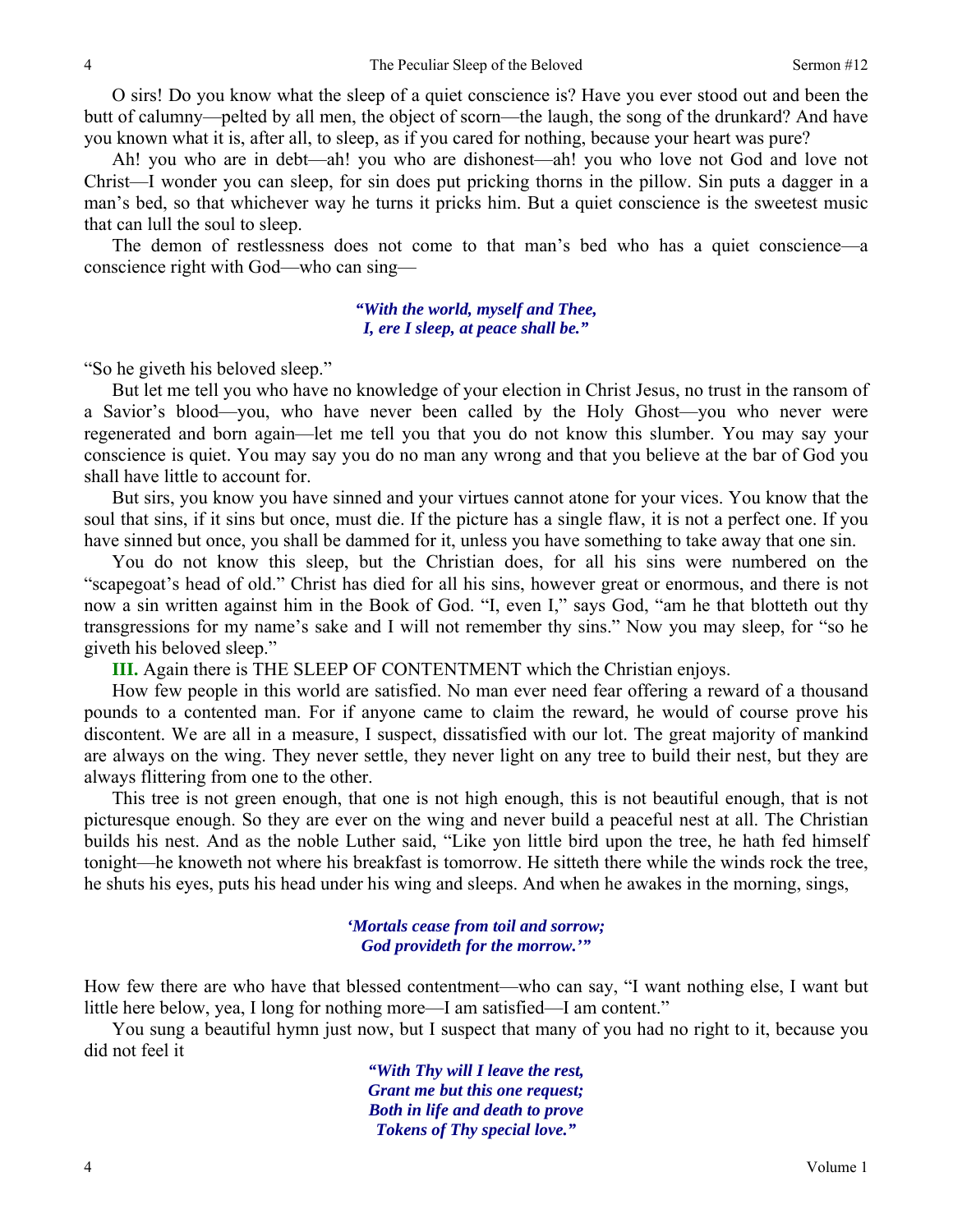Could you say there was nothing you wanted on earth, save Jesus? Did you mean that you are perfectly content—that you had the sleep of contentment? Ah! no. You, who are apprentices, are sighing till you shall be journeymen. You who are journeymen, are groaning to be masters. Masters are longing till they shall retire from business, and when they have retired, they are longing that all their children shall be settled in life. Man always looks for a yet beyond—he is a mariner who never gets to port, an arrow which never reaches the target. Ah! the Christian has sleep.

One night I could not rest, and in the wild wanderings of my thoughts, I met this text and communed with it, "So he giveth his beloved sleep." In my reverie, as I was on the border of the land of dreams, methought I was in a castle. Around its massive walls there ran a deep moat. Watchmen paced the walls both day and night. It was a fine old fortress, bidding defiance to the foe, but I was not happy in it.

I thought I lay upon a couch, but scarcely had I closed my eyes, ere a trumpet blew, "To arms! To arms!" And when the danger was overpast I lay me down again. "To arms! To arms!" once more resounded and again I started up. Never could I rest. I thought I had my armor on and moved about perpetually clad in mail, rushing each hour to the castle top, awakened by some fresh alarm.

At one time a foe was coming from the west. At another, from the east. I thought I had a treasure somewhere down in some deep part of the castle and all my care was to guard it. I dreaded, I feared, I trembled lest it should be taken from me. I awoke and I thought I would not live in such a tower as that for all its grandeur. It was the castle of discontent, the castle of ambition in which man never rests. It is always, "To arms! To arms! To arms!" There is a foe here or a foe there. His dear-loved treasure must be guarded. Sleep never crossed the drawbridge of the castle of discontent.

Then I thought I would supplant it by another reverie. I was in a cottage. It was in what poets call a beautiful and pleasant place, but I cared not for that. I had no treasure in the world, save one sparkling jewel on my breast. And I thought I put my hand on that and went to sleep, nor did I wake till morning light.

That treasure was a quiet conscience and the love of God, "The peace that passeth all understanding." I slept, because I slept in the house of content, satisfied with what I had. Go, you overreaching misers! Go, you grasping ambitious men! I envy not your life of inquietude. The sleep of statesmen is often broken. The dream of the miser is always evil. The sleep of the man who loves gain is never hearty, but God "giveth," by contentment, "His beloved sleep."

**IV.** Once more God gives His beloved the SLEEP OF QUIETNESS OF SOUL AS TO THE FUTURE.

O that dark future! That future! That future! The present may be well, but ah! the next wind may wither all the flowers and where shall I be? Clutch your gold, miser, for "riches make to themselves wings and flee away." Hug that babe to your breast, mother, for the rough hand of death may rob you of it. Look at your fame and wonder at it, O you man of ambition! But one slight report shall wound you to the heart and you shall sink as low as e'er you have been lifted high by the voices of the multitude.

The future! All persons have need to dread the future, except the Christian. God gives to His beloved a happy sleep with regard to the events of coming time

> *"What may be my future lot, High or low concerns me not; This doth set my heart at rest, What my God appoints is best."*

Whether I am to live or die is no matter to me. Whether I am to be the "offscouring of all things," or "the man whom the king delighteth to honor," matters not to me. All is alike, provided my Father does but give it. "So he giveth his beloved sleep."

How many of you have arrived at that happy point that you have no wish of your own at all? It is a sweet thing to have but one wish, but it is a better thing to have no wish at all—to be all lost in the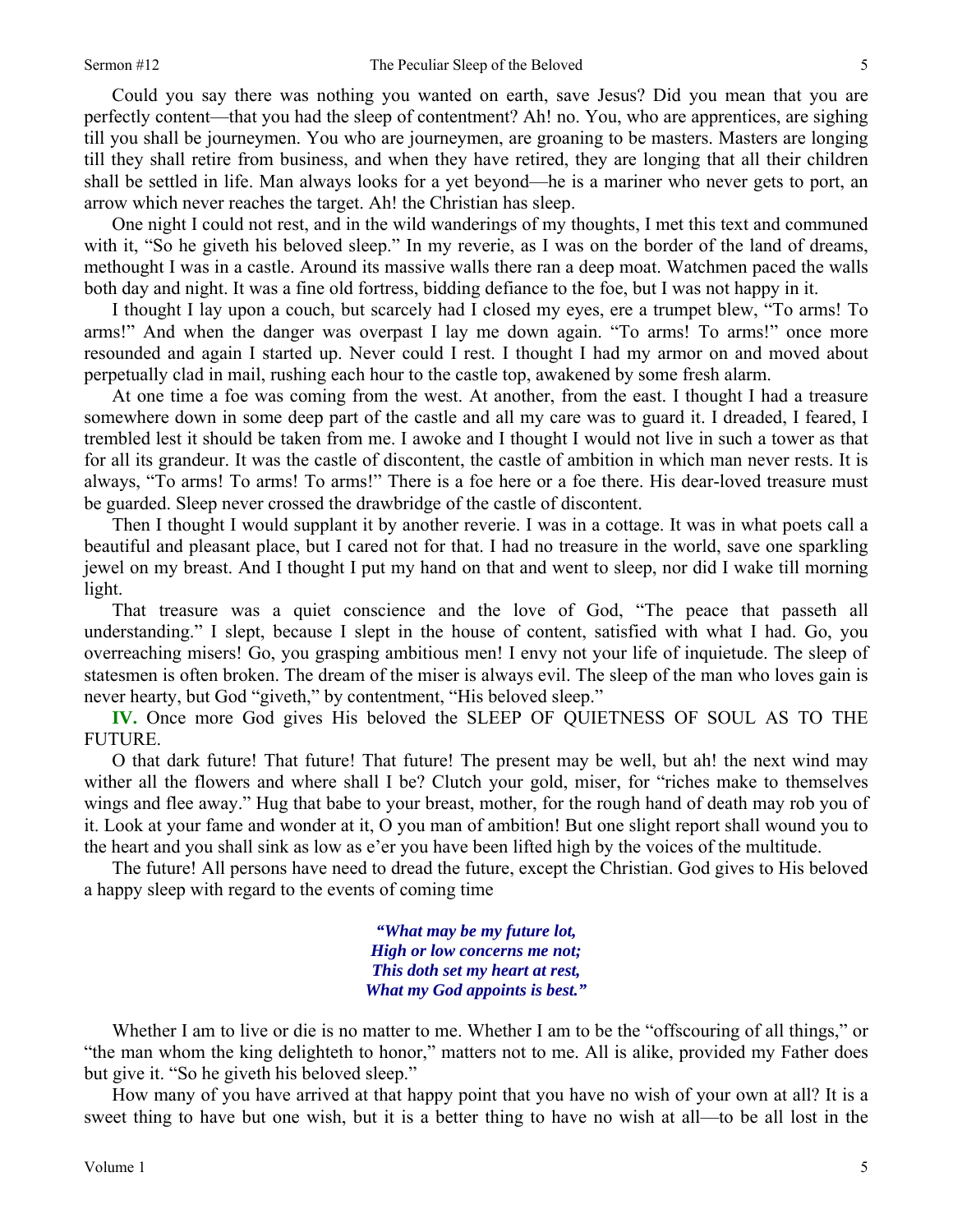present enjoyment of Christ and the future anticipation of the vision of His face. O my soul! What would the future be to you if you had not Christ? If it be a bitter and a dark future, what matters it, so long as Christ your Lord sanctifies it and the Holy Ghost still gives you courage, energy, and strength?

It is a blessed thing to be able to say with Madame Guyon,

*"To me 'tis equal, whether love ordained, My life or death, appoint me pain or ease; My soul perceives no real ill in pain, In ease or health, no real good she sees. One good she covets and that good alone, To choose Thy will, from selfish bias free, And to prefer a cottage to a throne, And grief to comfort, if it pleases Thee. That we should bear our cross is Thy command— Die to the world and live to sin no more; Suffer unmoved beneath the rudest hand, As pleased when shipwrecked, as when safe on shore."* 

It is a happy condition to attain. "So he giveth his beloved sleep."

Ah! if you have a self-will in your hearts, pray to God to uproot it. Have you self-love? Beseech the Holy Spirit to turn it out, for if you will always will to do as God wills, you must be happy. I have heard of some good old woman in a cottage, who had nothing but a piece of bread and a little water, and lifting up her hands, she said, as a blessing, "What! all this, and Christ too?"

It is "*all this*," compared with what we deserve. And I have read of someone dying, who was asked if he wished to live or die, and he said, "I have no wish at all about it." "But if you might wish, which would you choose?" "I would not choose at all." "But if God bade you choose?" "I would beg God to choose for me, for I should not know which to take." Happy state! Happy state! To be perfectly acquiescent—

## *"To lie passive in His hand, And know no will but His."*

"So he giveth his beloved sleep."

**V.** In the fifth place, there is the SLEEP OF SECURITY.

Solomon slept with armed men round his bed and thus slumbered securely. But Solomon's father slept one night on the bare ground—not in a palace—with no moat round his castle wall—but he slept quite as safely as his son, for he said, "I laid me down and slept, and I awaked, for the LORD sustained me."

Now, some persons never feel secure in this world at all. I query whether one half of my hearers feel themselves so. Suppose I burst out in a moment and sing this—

> *"I to the end shall endure, As sure as the earnest is given; More happy, but not more secure, Are the glorified spirits in heaven,"*

You would say, that is too high a doctrine. And I would reply, very likely it is for you, but it is the truth of God and it is sweet doctrine for me. I love to know that if I am predestinated according to the foreknowledge of God the Father, I must be saved. If I was purchased by His Son's blood, I cannot be lost, for it would be impossible for Jesus Christ to lose one whom He has redeemed, otherwise He would be dissatisfied with His labors.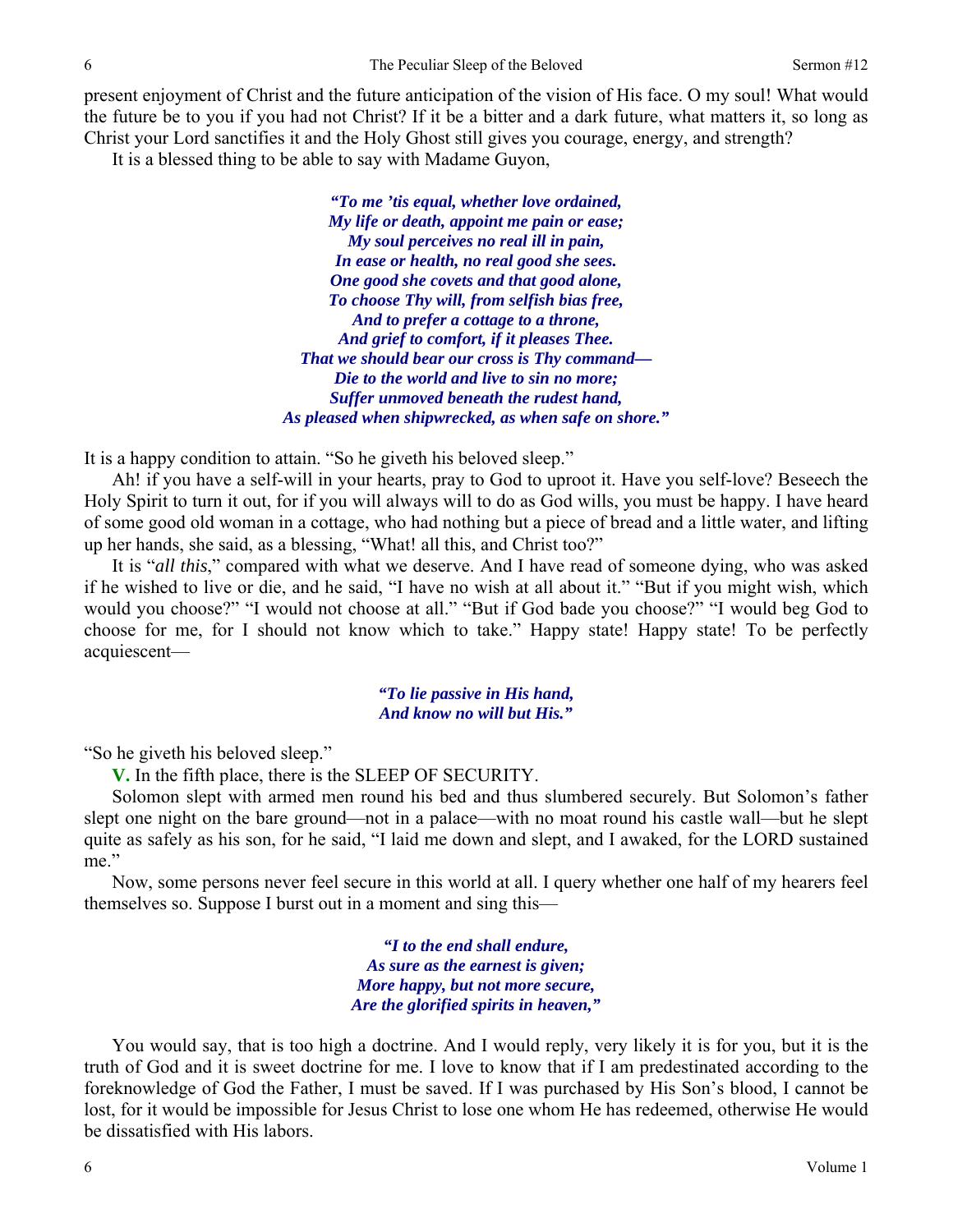I know that where He has begun the good work He will carry it on. I never fear that I shall fall away or be lost. My only fear is lest I should not have been right at first. But provided I am right, if I be really a child of God, I might believe that the sun would be smitten with madness and go reeling through the universe like a drunken man—I might believe that the stars would run from their courses, and instead of marching with their measured steps, as now they do, whirl on in wild courses like the dance of Bacchanals—I could even conceive that this great universe might all subside in God, "even as a moment's foam subsides again upon the wave that bears it," but neither reason, heresy, logic, eloquence, nor a conclave of divines, shall make me pay a moment's attention to the vile suggestion that a child of God may ever perish. Hence I tread this earth with confidence.

Arguing a little while ago with an Arminian, he said, "Sir you ought to be a happy man, for if what you say be true, why you are as secure of being in heaven as if you were there." I said, "Yes, I know it." "Then you ought to live above cares and tribulations, and sing happily from morning to night." I said, "So I ought and so I will, God helping me." This is security, "He giveth his beloved sleep."

To know that if I died I should enter heaven—to be as sure as I am of my own existence that God, having loved me with an everlasting love, and He being immutable, will never hate me if He has once loved me—to know that I must enter the kingdom of glory—is not this enough to make all burdens light and give me the hind's feet wherewith I may stand upon my high places? Happy state of security! "So he giveth his beloved sleep."

And there is a sleep, my dear friends, of security which is enjoyed on earth even in the midst of the greatest troubles. Do you remember that passage in the book of Ezekiel, where it is said, "They shall dwell securely in the wilderness and sleep in the woods"? A queer place to sleep in! "In the woods." There is a wolf over yonder. There is a tiger in the jungle, an eagle is soaring in the air. A horde of robbers dwell in the dark forest. "Never mind," says the child of God,

> *"He that has made his refuge God, Shall find a most secure abode; Shall walk all day beneath His shade, And there at night shall rest his head."*

I have often admired Martin Luther and wondered at his composure. When all men spoke so ill of him, what did he say? Turn to that Psalm, "God is our refuge and strength, a very present help in time of trouble; therefore we will not fear, though the earth be removed, and though the mountains be carried into the midst of the sea."

In a far inferior manner, I have been called to stand up in the position of Martin Luther, and have been made the butt of slander, a mark for laughter and scorn. But it has not broken my spirit yet, nor will it, while I am enabled to enjoy that quiescent state of, "So he giveth his beloved sleep". But thus far I beg to inform all those who choose to slander or speak ill of me, that they are very welcome to do so till they are tired of it.

My motto is *cedo nulli—*I yield to none. I have not courted any man's love. I asked no man to attend my ministry. I preach what I like, and when I like, and as I like. Oh! happy state—to be bold, though downcast and distressed—to go and bend my knee and tell my Father all, and then to come down from my chamber and say,

> *"If on my face, for Thy dear name, Shame and reproach shall be; I'll hail reproach and welcome shame, For Thou'lt remember me."*

**VI.** The last sleep God gives His beloved, is THE SLEEP OF A HAPPY DISMISSION.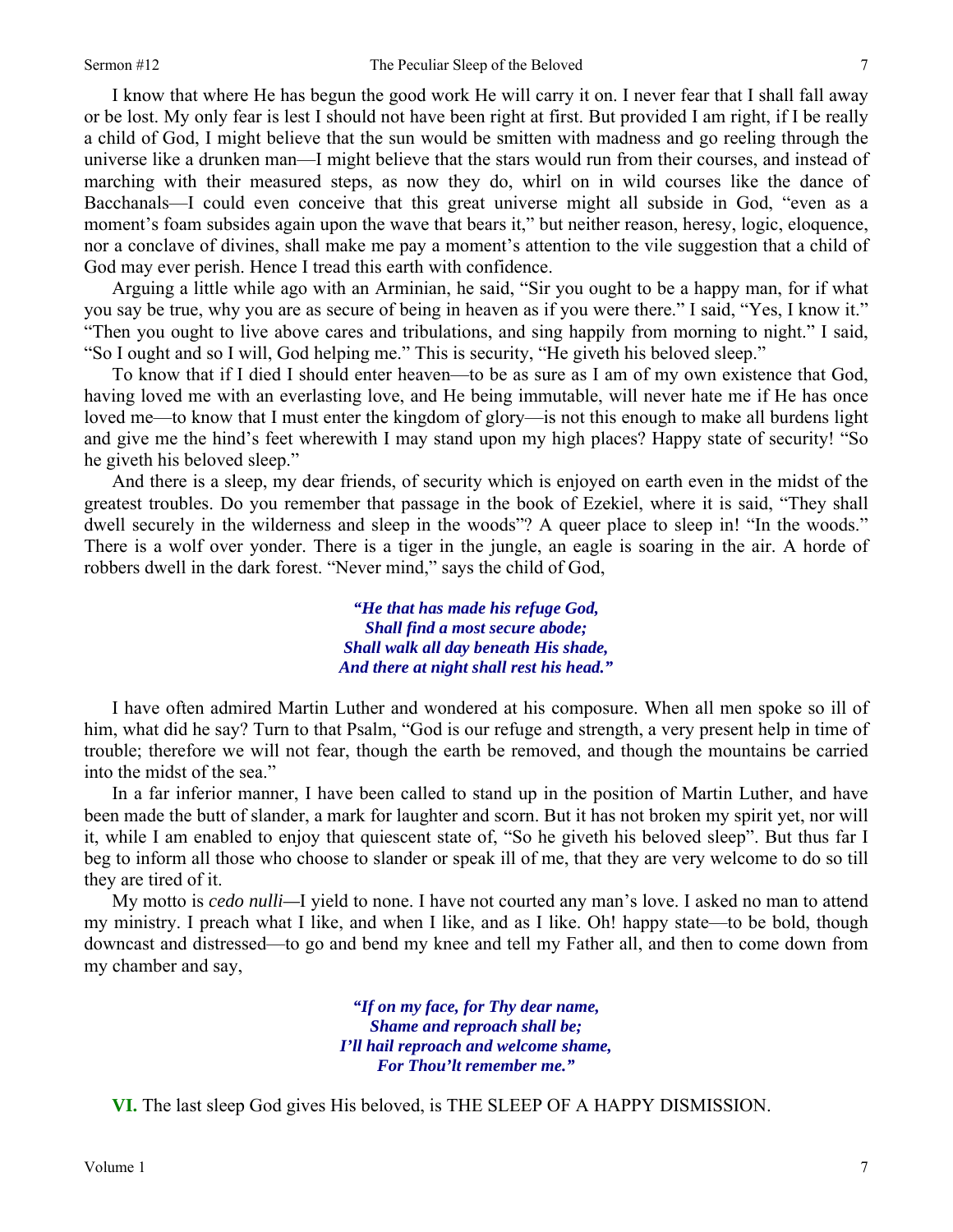I have stood by the graves of many servants of the Lord. I have buried some of the excellent of the earth. And when I bid farewell to my brother down below there slumbering in his coffin, I usually commence my speech with those words, "So he giveth his beloved sleep."

Dear servants of Jesus! There I see them! What can I say of them, but that "so he giveth his beloved sleep"? Oh! happy sleep! This world is a state of tossing to and fro, but in that grave they rest. No sorrows there. No sighs. No groans to mingle with the songs that warble from immortal tongues. Well may I address the dead thus, "My brother, oftentimes have you fought the battles of this world. You have had your cares, your trials, and your troubles, but now you are gone—not to worlds unknown, but to yonder land of light and glory. Sleep on, brother! Your soul sleeps not, for you are in heaven, but your body sleeps. Death has laid you in your last couch. It may be cold, but it is sanctified. It may be damp, but it is safe. And on the resurrection morning, when the archangel shall set his trumpet to his mouth, you shall rise. 'Blessed are the dead that die in the Lord: yea, saith the Spirit, for they rest from their labours and their works do follow them.' Sleep on in your grave, my brother, for you shall rise to glory." "So he giveth his beloved sleep."

Some of you fear to die, and have good reason to do so, for death for you would be the beginning of sorrows. And on its approach, you might hear the voice of the angel of the Apocalypse, "One woe is past, but behold two woes more are to come." If, sirs, you were to die unprepared, and unconverted, and unsaved, "There remains nothing but a fearful looking for of judgment and fiery indignation."

I need not speak like a Boanerges, for it is to you a well-known truth, that without God, without Christ, "strangers from the commonwealth of Israel," your portion must be among the damned—the fiends—the tortured—the shrieking ghosts—the wandering souls who find no rest—

## *"On waves of burning brimstone toss'd, For ever, O for ever lost!"*

"The wrath to come!" "The wrath to come!" "The wrath to come!"

But beloved Christian brother, wherefore do you fear to die? Come let me take your hand,

*"To you and me by grace 'tis given, To know the Savior's precious name; And shortly we shall meet in heaven, Our end, our hope, our way the same."* 

Do you know that heaven is just across that narrow stream? Are you afraid to plunge in and swim across? Do you fear to be drowned? I feel the bottom—it is good. Do you think you shall sink? Hear the voice of the Spirit, "Fear not, I am with thee, be not dismayed, I am thy God: when thou passest through the river, I will be with thee, and the floods shall not overflow thee." Death is the gate of endless joys and do you dread to enter there? What! fear to be emancipated from corruption? Oh! say not so! but rather, gladly lay down and sleep in Jesus and be blessed.

I have finished expounding my subject. There is only one question I want to ask of you before you pass out of those doors. Do you seriously and solemnly believe that you belong to the "beloved" here mentioned? I may be impertinent in asking such a question. I have been accused of that before now and I have never denied it. I rather take the credit of it than not.

But seriously and solemnly I ask you—Do you know yourselves to be amongst the beloved? And if it happens that you want a test, allow me to give you three tests, very briefly and I have done. It has been said that there are three kinds of preachers—doctrinal preachers, experiential preachers, and practical preachers. Now I think there are three things that make up a Christian—true doctrine, real experience, and good practice.

Now, then, as to your doctrine. You may tell whether you are the Lord's beloved partly by that. Some think it matters not what a man believes. Excuse me, the truth is always precious, and the least